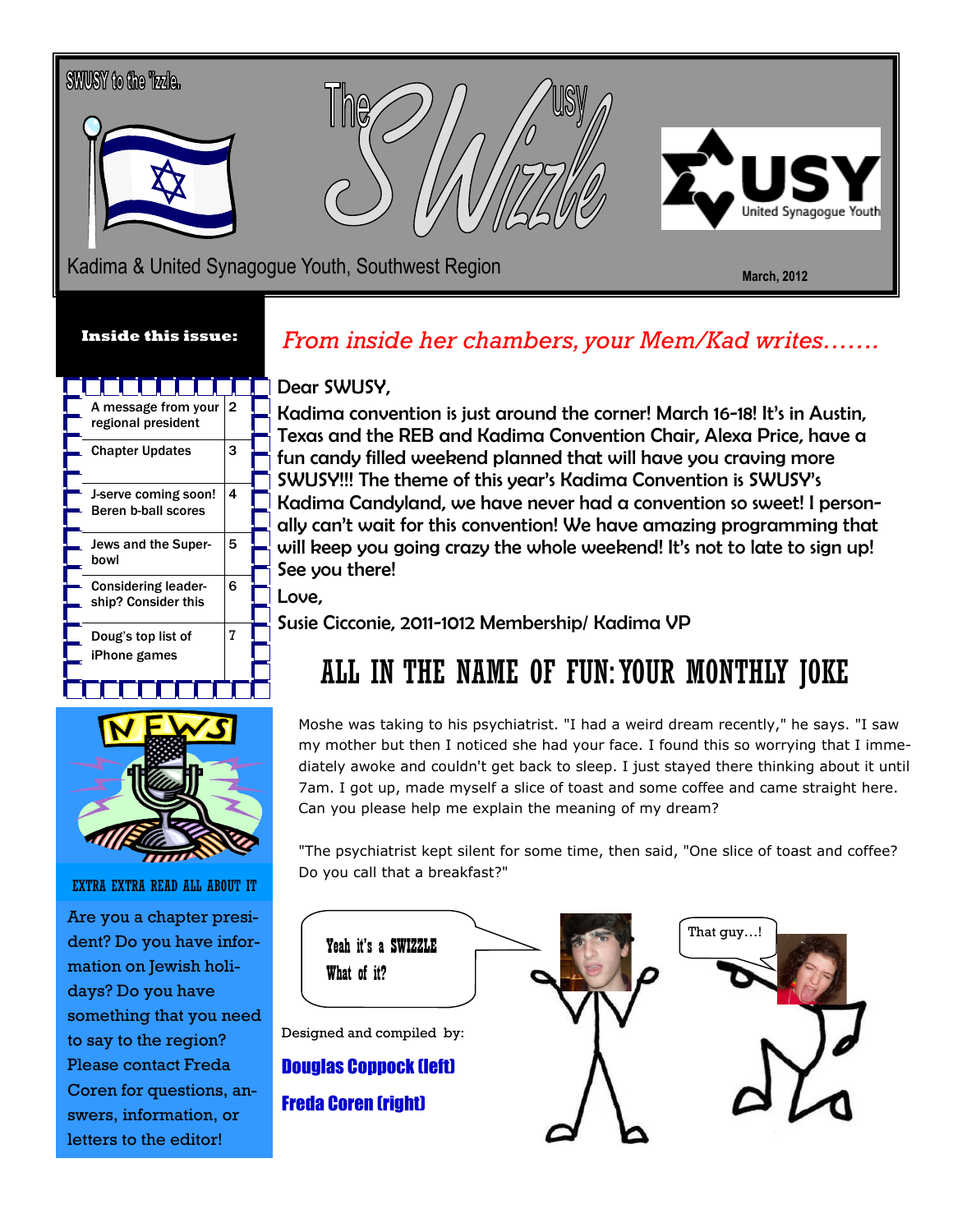

I just returned from one of the most amazing weekends of my life. Every USY convention is incredible, but this one, SWUSY Presents: Spring Kallah 2012, had something different. A little bit of humor was constantly in the air. Everything seemed to flow well, just like how a convention is supposed to work. The chairs did amazingly well, the synagogue was always helpful, and the programming seemed to pretty much be perfect. In addition, I came home with one of my new favorite pieces of literature, past SWUSY and International USY President Aaron Jacobs' book about his time in office, The President's Book.

I read the entire book the Sunday night after Spring Kallah. The book's nets proceeds go to the Richie Herskowitz USY Summer Program Scholarship Fund, in honor of his cousin who was a SWUSYite with Cystic Fibrosis who passed away in 2007-- taken much too soon. The book is mainly full of fun tidbits of information about what running for International USY board is about and some of the duties and privileges that International President of USY fulfills while in office. However, it also contains insight on the importance of USY, how it can impact someone's life, and how influential one person can be. For Aaron, that person was an International President who came to a SWUSY convention. For me, it was an executive board member at my first convention, which was three years prior to this Spring Kallah.

I don't remember how I met her, but I am almost positive that I sat with her at every single meal that convention. Since then, I have been lucky enough to thank her and a few other people from that convention. I thanked them for opening up their circle of junior and senior friends to a shy freshman girl who didn't know anyone. I thanked them, because without them, I honestly do not know if I would have come back to my second convention.

That one person is crucial. It absolutely does not matter who it is. All it matters is that the person is inclusive, warm, and friendly. It doesn't matter if that person is Regional President or never been on chapter leadership. For me, I didn't even know that she was on regional board. All it mattered was that I felt like I belonged, not only with her, but in USY.

B'ahava (with love),

Eliana Horwitz SWUSY Regional President 2011-2012

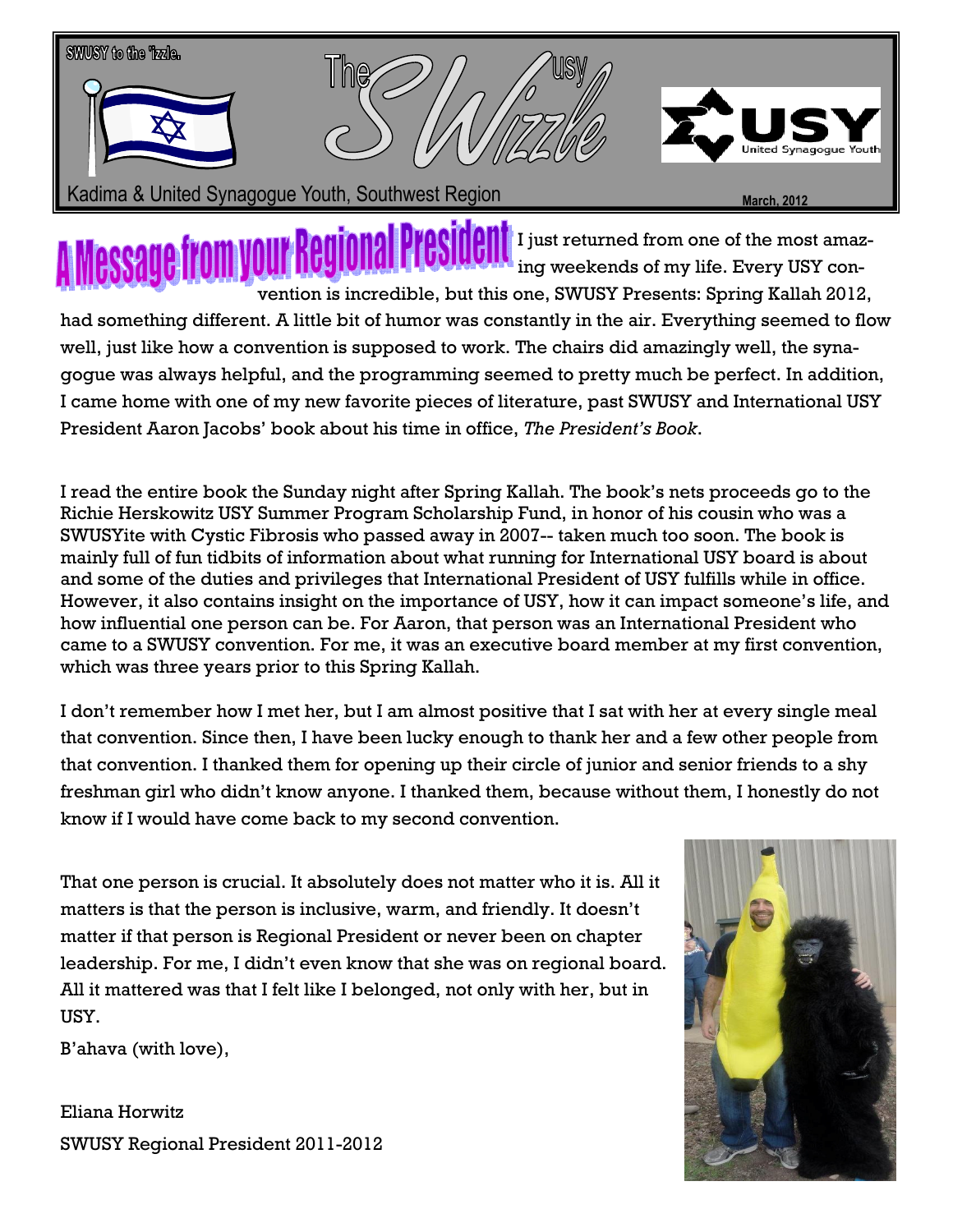

Kadima & United Synagogue Youth, Southwest Region March, 2012 March, 2012





 It's not impossible to come to Rashi USY's Group Dynamix 2012: Mission Impossible on March 24, 2012 from 9 p.m. to 9 a.m. on March 25!

Regular registration ends March 16, for only \$48!

Final registration ends March 23, for only \$56!

Still not sure? Pay \$60 at the door for GDX!

Join RASHI for Shabbat Dinner on March 23 for only \$20.

### Chapter Updates

#### **BZUSY** • Spaghetti Dinner raised \$2,000 **9 members came to Spring!** • Hosted BZUSY Shabbat! **CATUSY** • Hosted a very successful painting event • Brought 8 to Spring! • A youth tzdakah box goes out at morning minyan **CLUSY** • Members marched in the MLK day parade with pro-Israel groups Participated in blood drive FWUSY • Organized a FWUSY Shabbat • Planning a lock-in and car wash later in the semester **HOUJEW** • 15 went ice skating! • Had an event at SkyZone! RASHI • Bowl-a-thon raised \$3,300 for Youth Activities! • Had a mall scavenger and USY-Kadima pizza lunch • Hosting a teen Purim party SOONER • Hopefully planning a great Shabbaton in April! • Brought six to Spring **ZOHAR** • Hosted another great Superbowl party, with new faces • Had a great casual coffee hangout event AAUSY • Successful Spaghetti Dinner! • Laser tag event right after Spring Kallah was really fun • Joint USY-Kadima programming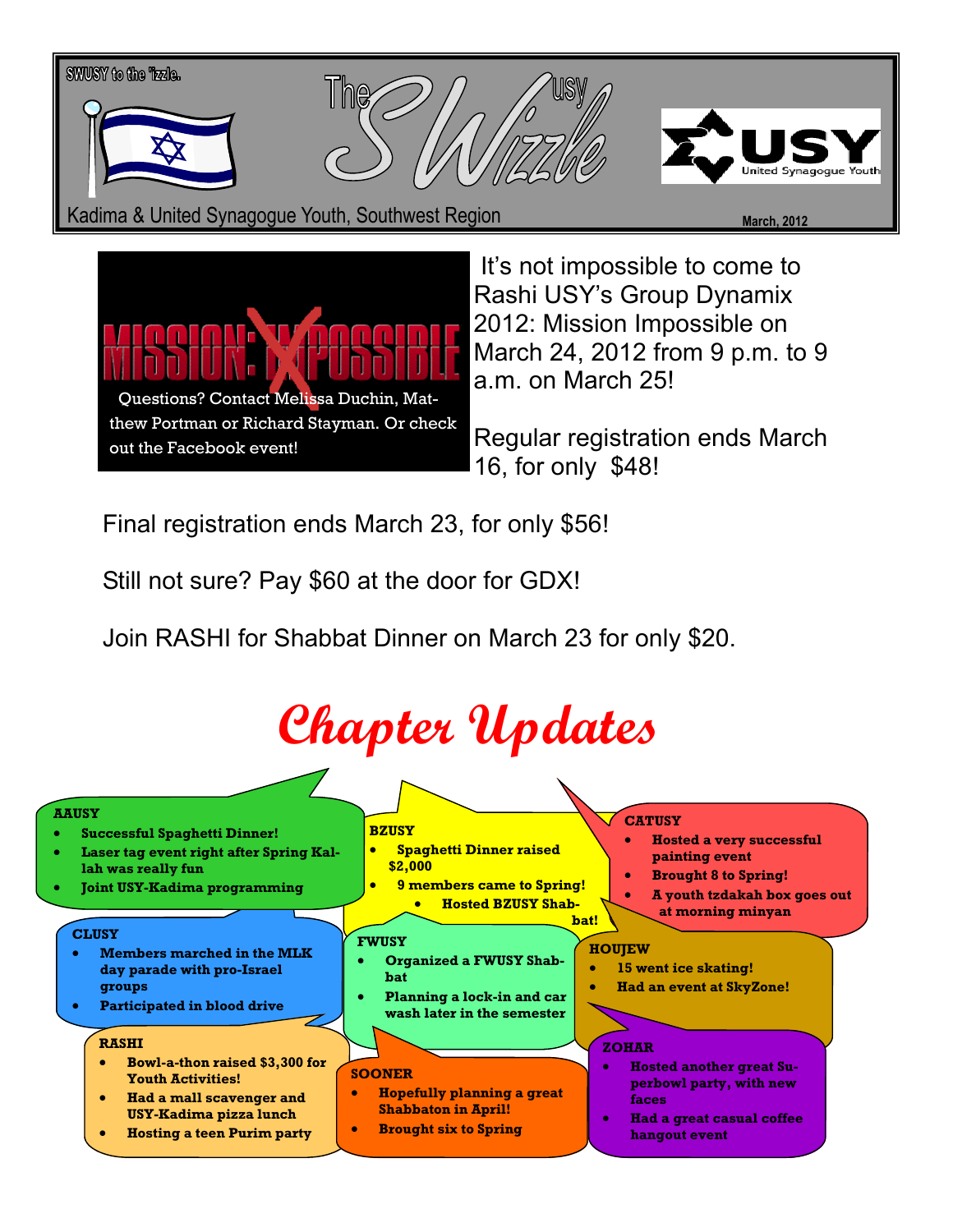

### J-Serve hits the cities soon, unifies teens and cements identity

Between the silly antics of the festivities of Purim and the monumental marking of the beginning of our identity in Pesach, there is an event right in between the two, not religious but a key representation of our faith. In April 2012 more than 10,000 Jewish teens from around the world will come together to serve their communities and make a difference. J-Serve, The Official Day of Jewish Youth Service, is a great unifier for Jewish teens around the world to go out for a day and help their communities. Tikkun Olam is, of course, a fundamental element that all Jews should live by, Facebook event or not. But this is a rare occasion for Jews, and more importantly Jewish teens to celebrate their love for community together. The website is http://www.jserve.org/. Hope to see you out there.

-Aaron Weintraub, 2011-2012 Social Action/Tikun Olam VP

### Basketballers give Jews a good rep' and play a mean game

Beren Academy is a small, private Modern Orthodox Jewish day school in Houston. It happens to have a good basketball team. Ok, maybe a great basketball team. A team which has been featured on news outlets ranging from the Jewish Herald-Voice in Houston to the Houston Chronicle to ESPN to The New York Times to The Jerusalem Post to The London Times. I'm sure that by this point, you've heard the details of the story, so I'm going to spare y'all and not go into them again. If you haven't seen the story yet, it was all over the news last week, so a quick Google search should give you more information than you could dream of.

 On a personal note, it is very strange for me to see my Beren Academy friends appear on television interviews on ESPN, especially considering I was on the 8<sup>th</sup> grade varsity middle school team with them when I was at Beren Academy in middle school- a team who won their conference championship outright without having to schedule or reschedule any playoff games. It's interesting to see Beren have so much publicity. The whole unfortunate situation that my friends were put in because of their faith did more than just inform the public about an ethically questionable series of decisions by the TAPPS board. It spread the word about Judaism, specifically about the observances of Shabbat. In the Houston Chronicle, I saw at least two articles outlining the basic principles of an Orthodox Shabbat observance. While the situation is unfortunate, it is fantastic to see such favorable press for Judaism.

As a whole, this reminded me a lot about the story of Purim. In the Purim story, the Jewish way of life is



threatened, a few important Jewish people intervene, the Jews inspire fear in the eyes of those who threatened them, and we celebrate. With the Beren story, the same plot holds true. The normal way of Jewish observance was brought into conflict over a game of basketball, a few parents took the case to the legal authorities, their lawsuit inspired fear within TAPPS, the team was able to play, and we celebrate the fact that they can play just like any other team within TAPPS.

 In this month of March, as we celebrate the festivities surrounding the holiday of Purim, let us remember the struggles in the past and in the present for the protection of our right to be Jewish, and let us move from strength to strength.

—Jonas Actor, 2011-2012 Religion/Education/Culture VP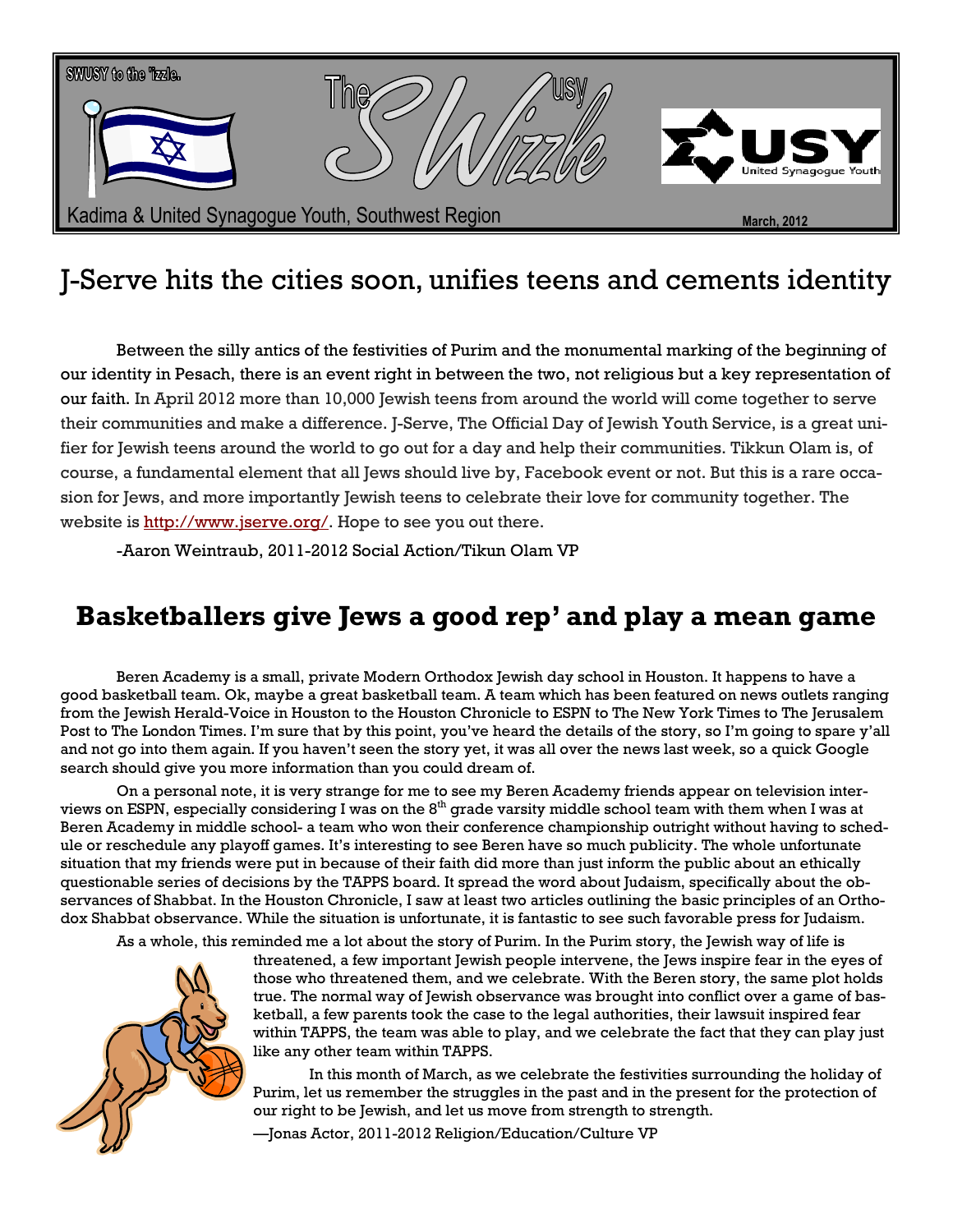

### **S. 1000, and**  $\prod$

Earlier this year, I had the great opportunity to witness an amazing celebration of what it means to be an American. It involved chips, guacamole, some form of a barbequed meat, cheesy yet (sometimes) hilarious commercials for useless products we don't need, an over-the-top celebrity performance, and a half-decent sports competition. That's right: On February  $5<sup>th</sup>$ , 2012, I watched the 46<sup>th</sup> installment of the Super Bowl, made even sweeter by the victory of my favorite team, the New York Giants.

 At first glance, there may not be a lot of Jewishness when you look at the Super Bowl. However, once you start to dig below the surface, there's actually quite a few connections. For example, with Super Bowl Sunday, the entire population of America comes together for festivities and food. For the Super Bowl, we state: There's football, let's eat. Even when it's not our favorite teams playing, we still eat. Compare this to any Jewish holiday: We survived, let's eat. Both the Super Bowl and Judaism have a profound interest in food.

 Here's another example: with the Super Bowl, you have those many Americans who watch solely for the commercials. I think it's the only time my mom ever watches football, unless it's the LSU Tigers in the BCS national championship game. There is a significant segment of the population that watches the game only to watch the part that isn't important to the game's outcome. This group of people makes a ruckus about the commercials when they start so that once the game (what's actually important) resumes, those guys who are actually watching the game have to tell people to quiet down. Again, this whole setup is very similar to Judaism. Replace the actual football game with services in synagogue, and the commercials with any of the following: food, friends, schmoozing, and more food. At synagogue on a weekly basis, congregants talk, eat, and talk some more, even though the reason why they're there- what's important- is the service. And you still have those guys in the front shushing people if they think the talking has gotten out of control.

 A third similarity is the tradition involved. I'm a New York Giants fan, just as my father was before me, as his father was before him. We've actually had multi-generational Giants game celebrations on the TV, with the three generations of Actor men all watching the same television set. Judaism also has its traditions, rooted deep in our faith. Every Jewish family I know has some unique tradition, for Shabbat or holidays, with the extended family or without. My family has a tradition of having barbeque chicken for Shabbat dinner every week. Judaism at its core is a religion based on the legacy of tradition just as Giants fandom is one of the core values of my family.

 There won't be another Super Bowl for quite a while. However, there will be plenty of American or Americanized events between now and then- Valentine's Day, Independence Day, Halloween, Thanksgiving. My task for you this month is to connect the American celebrations we have and find the Jewish element hidden in them. If you look hard enough, I'm sure you'll find quite a few.

-Jonas Actor 2011-2012 Religion/Education/Culture VP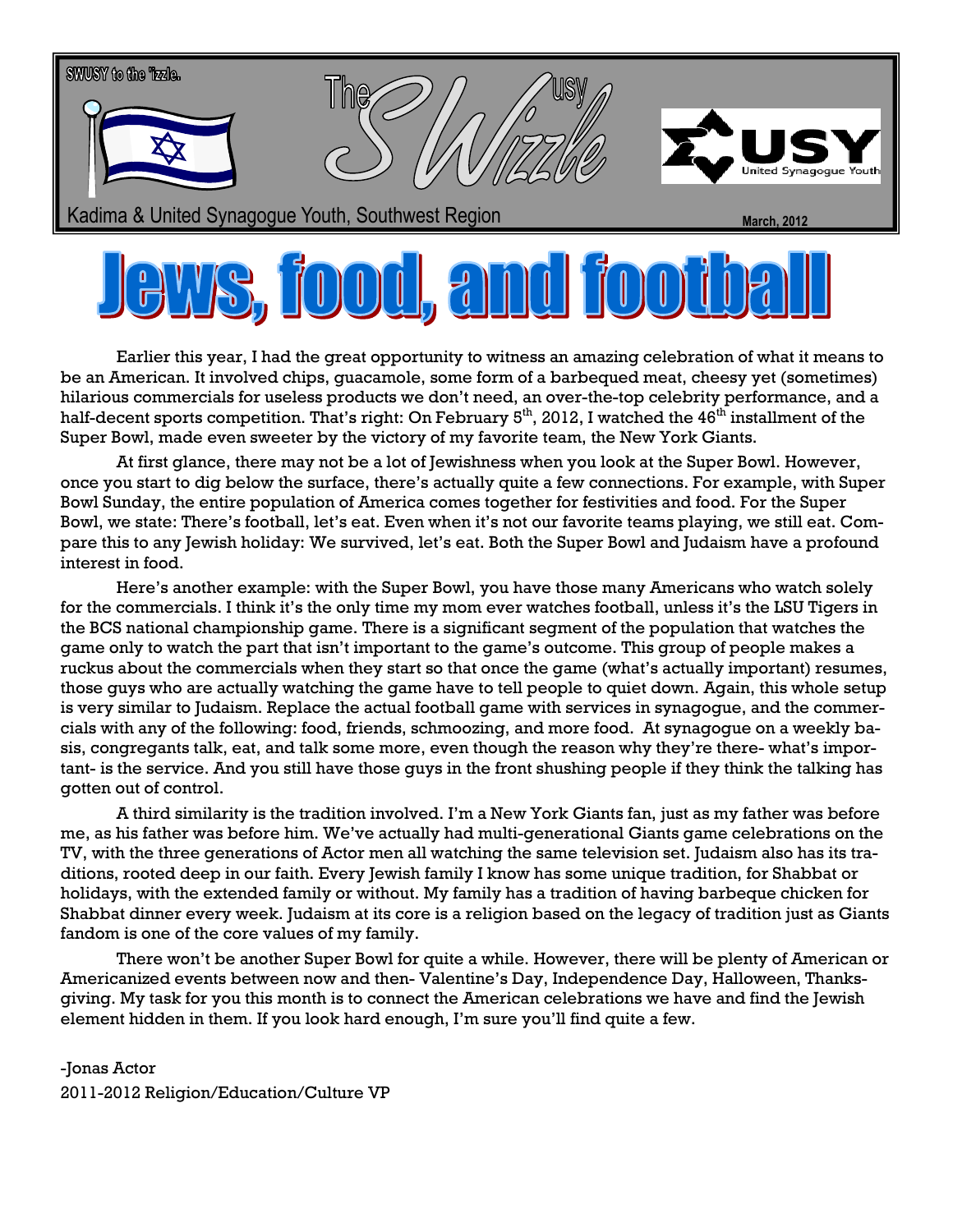

## Leadership: Should I or Shouldn't

It's that time of year again! It's that time of the USY year when people start thinking about the next year and the word election comes up in every other conversation with current or potential leaders of the organization. It is a critical time of the year. People wonder if they want to make the commitment to make a greater contribution to USY. Many factors play in to the decision whether to run or not, but I want to make aware of a few. Almost nothing is worse for the organization when someone wins and does not or cannot perform the job adequately. Here is my list of things to consider before running for some USY board position:

- Do I want to do this? This seems obvious, and it is, hence the spot on the list. Consider more than the fact that you love saving the world or making flyers. Being on board is a more than just what is visible to people at events or programs that you go to. Talk to people who currently hold that position or those who have in the past to find out more about what it involves.
- Do I have the time to commit to this position? Being on board, no matter the position, is a lot of work. Some more than other, but you still need to make sure that you will be able to give all that you have to your position.
- Do I have my own ideas? Finding your own spot in the history of your position, while not vital, is still important. Make sure that you have your own ideas that you would like to carry out over the course of your term. It's is very rewarding to be able to put your own spin on the job. Find a different way for people to connect with Israel or a new initiative to encourage membership to increase. Even if you aren't that creative, you can still shake things up a little.
- Are my parents on board with ME being on board? It is VITAL that your parents are not only cool with you being on board, but also willing to help you. Maybe you need to de-stress yourself by talking out the problems – they need to be willing to listen. Maybe you have board meetings every week at the shul and you need a ride, every week – they need to be willing to drive you. It is imperative that you have their support, otherwise your year and theirs will not be nearly so fun.
- Can I handle it? While this is a more ambiguous question, still try and come up with a valid answer and be able to back it up. Being on board is stressful. Some positions might not be as stressful as others, but if you are doing your job (and if you are running in the first place then you should be striving for that) then there will be a certain amount of stress involved. There will be some late nights. Time management is key. If you don't already have the skills, and that's fine if you don't, you MUST be willing to learn how to manage your time effectively.

There's more to running for a board position, and being on board, than this, but I hope this is a helpful guide for those of you considering making the ultimate commitment to this fantastic organization. If you or your parents have any questions about running or what being on board is like, you are always welcome to email me at swusypresident@gmail.com.

B'ahava (with love),

Eliana Horwitz

SWUSY Regional President 2011-2012